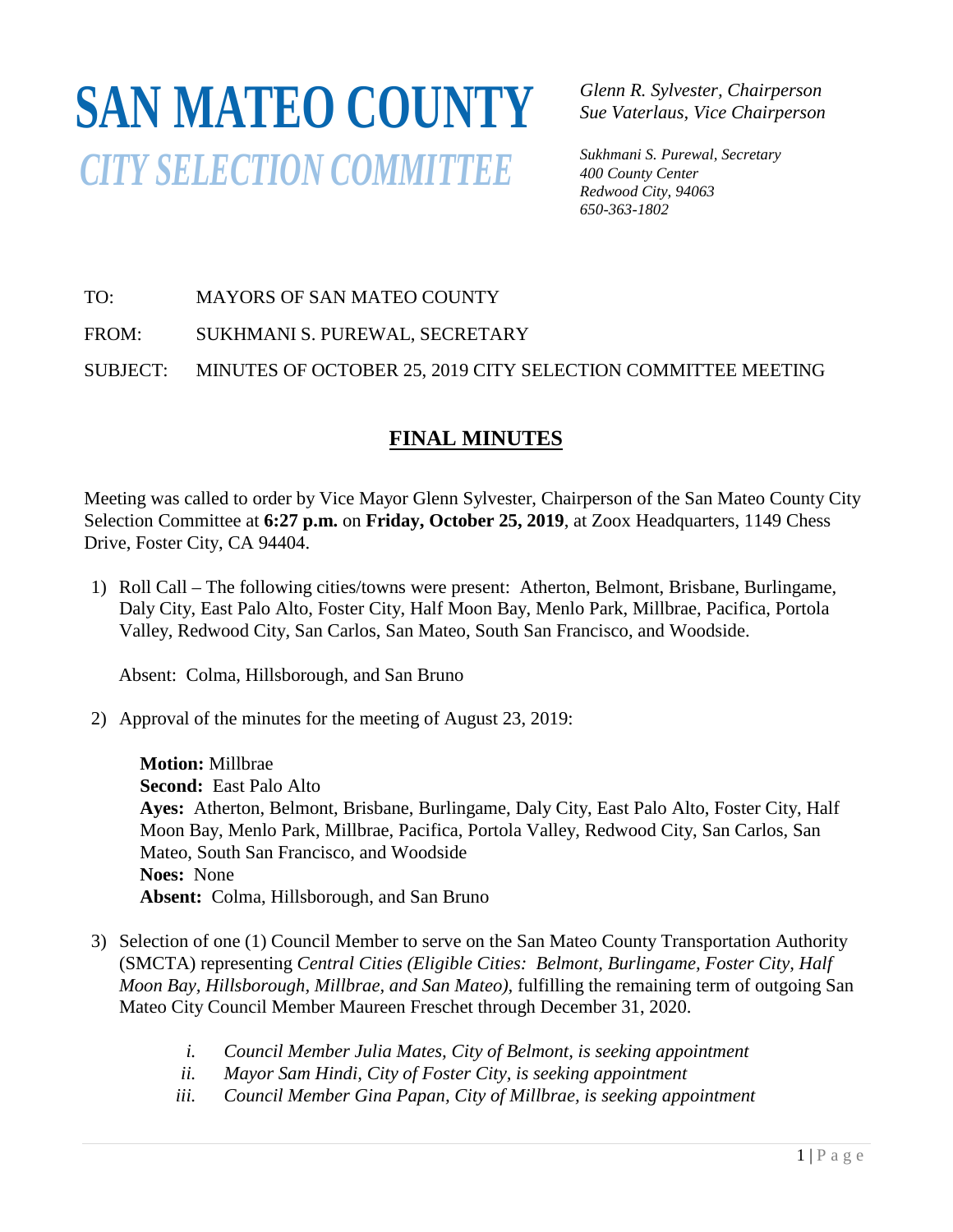Mayor Sam Hindi, City of Foster City withdrew his nomination.

Town of Hillsborough arrived at 6:36 p.m.

# *Julia Mates Gina Papan* Appointed Atherton Brisbane Belmont Daly City Burlingame | Hillsborough East Palo Alto Millbrae Foster City Pacifica Half Moon Bay San Mateo Menlo Park Portola Valley Redwood City San Carlos South San Francisco Woodside

#### **VOTE RESULTS**\*

## **\* Colma and San Bruno were absent. To be appointed, majority of eleven (11) votes are needed. Council Member Julia Mates, City of Belmont received twelve (12) votes and was appointed.**

- 4) Selection of one (1) Council Member to serve on the Bay Area Air Quality Management District (BAAQMD) representing *Cities (all Cities are eligible),* fulfilling the remaining term of former Belmont City Council Member Doug Kim through December 31, 2019.
	- *i. Council Member Ann Schneider, City of Millbrae, is seeking appointment*

Mayor Davina Hurt, Belmont was nominated from the floor.

City of San Bruno arrived at 6:42 p.m.

## **VOTE RESULTS**\*

| Davina Hurt<br>Appointed | <b>Ann Schneider</b> |
|--------------------------|----------------------|
| Atherton                 | Redwood City         |
| <b>Belmont</b>           | San Carlos           |
| <b>Brishane</b>          | Woodside             |
| <b>Burlingame</b>        |                      |
| Daly City                |                      |
| East Palo Alto           |                      |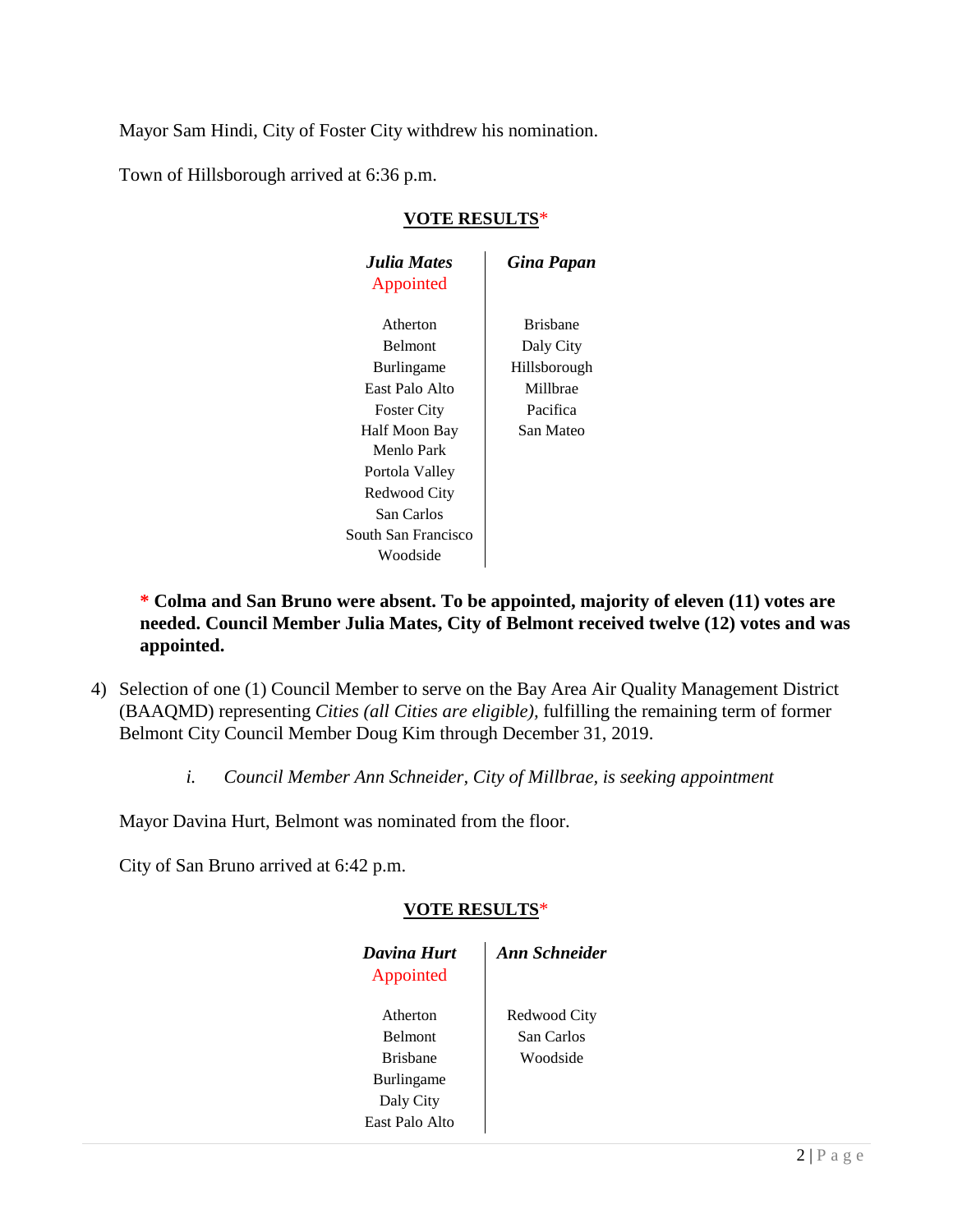

## **\* Colma was absent. To be appointed, majority of eleven (11) votes are needed. Mayor Davina Hurt, City of Belmont received sixteen (16) votes and was appointed.**

6) Selection of one (1) Council Member to serve on the Housing Endowment and Regional Trust (HEART) representing *Cities (All cities are eligible),* fulfilling the remaining term of former Belmont City Council Member Doug Kim through February 28, 2021.

Council Member Richa Awasthi, Foster City was nominated from the floor.

Mayor Sam Hindi, Foster City was nominated from the floor.

| <b>San Hindi</b>    | Richa Awasthi |  |
|---------------------|---------------|--|
| Appointed           |               |  |
|                     |               |  |
| <b>Belmont</b>      | Atherton      |  |
| <b>Brishane</b>     | Menlo Park    |  |
| Burlingame          | San Carlos    |  |
| Daly City           |               |  |
| East Palo Alto      |               |  |
| <b>Foster City</b>  |               |  |
| Half Moon Bay       |               |  |
| Hillsborough        |               |  |
| Millbrae            |               |  |
| Pacifica            |               |  |
| Portola Valley      |               |  |
| Redwood City        |               |  |
| San Bruno           |               |  |
| San Mateo           |               |  |
| South San Francisco |               |  |
| Woodside            |               |  |
|                     |               |  |

## **VOTE RESULTS**\*

**\* Colma was absent. To be appointed, majority of eleven (11) votes are needed. Mayor Sam Hindi, City of Foster City received sixteen (16) votes and was appointed.**